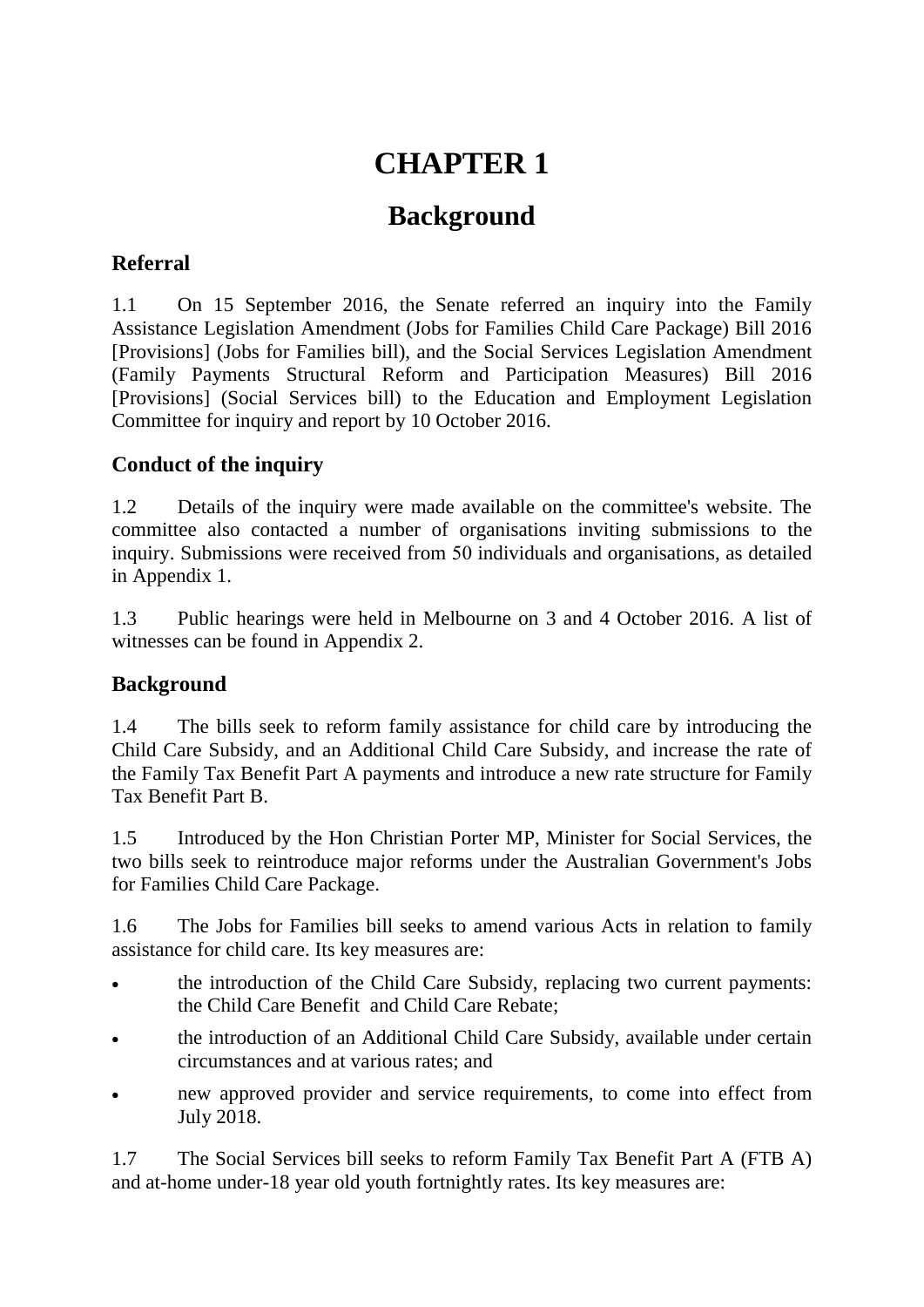- to increase the fortnightly rates of FTB A by \$10.08 for each FTB child in the family up to the age of 19 years, with an equivalent fortnightly rate increase of around \$7.48 for certain youth allowance and disability support pension recipients under the age of 18; and
- introduce a new rate structure for FTB B, and make other amendments to the rules for FTB B by:
	- increasing the standard rate by \$1 000.10 per year for families whose youngest child is under one year of age;
	- maintaining the current standard rates for families with a youngest child aged between one and under five, and between five and under 13 years of age;
	- maintaining the current standard rate for single parents who are at least 60 years of age, grandparents and great-grandparents with a youngest child aged between 13 and 18;
	- introducing a reduced standard rate of \$1 000.10 per year for individuals whose youngest child is aged 13 to 16 (currently \$2 832.40), and who who are not single parents aged 60 or more or grandparents or greatgrandparents; and
	- remove entitlement to FTB Part B for single parent families who are not single parents aged 60 or more or grandparents or great-grandparents, from [1](#page-1-0) January of the calendar year their youngest child turns  $17<sup>1</sup>$

#### **Previous consideration of the bills**

1.8 Both bills were introduced into the  $44<sup>th</sup>$  Parliament, and were each the subject of inquiries by Senate committees. Owing to the dissolution of the parliament, the bills lapsed and were reintroduced into the  $45<sup>th</sup>$  Parliament by the Hon Christian Porter MP, on 1 September 2016.

#### *Jobs for Families bill*

-

2

1.9 The Senate Education and Employment Legislation Committee (Education and Employment Committee) has previously inquired into an earlier version of the Jobs for Families bill, and tabled its report on 4 April [2](#page-1-1)016. $2$ 

<span id="page-1-2"></span>1.10 The Education and Employment Committee noted that the simplified system to be introduced by the Child Care Subsidy had 'attracted praise from most submitters'<sup>[3](#page-1-2)</sup>

<span id="page-1-0"></span><sup>1</sup> Social Services Legislation Amendment (Family Payments Structural Reform and Participation Measures) Bill 2016, *Explanatory Memorandum*, p. 6.

<span id="page-1-1"></span><sup>2</sup> Senate Education and Employment Legislation Committee, *Family Assistance Legislation Amendment (Jobs for Families Child Care Package) Bill 2015 [Provisions]*, April 2016.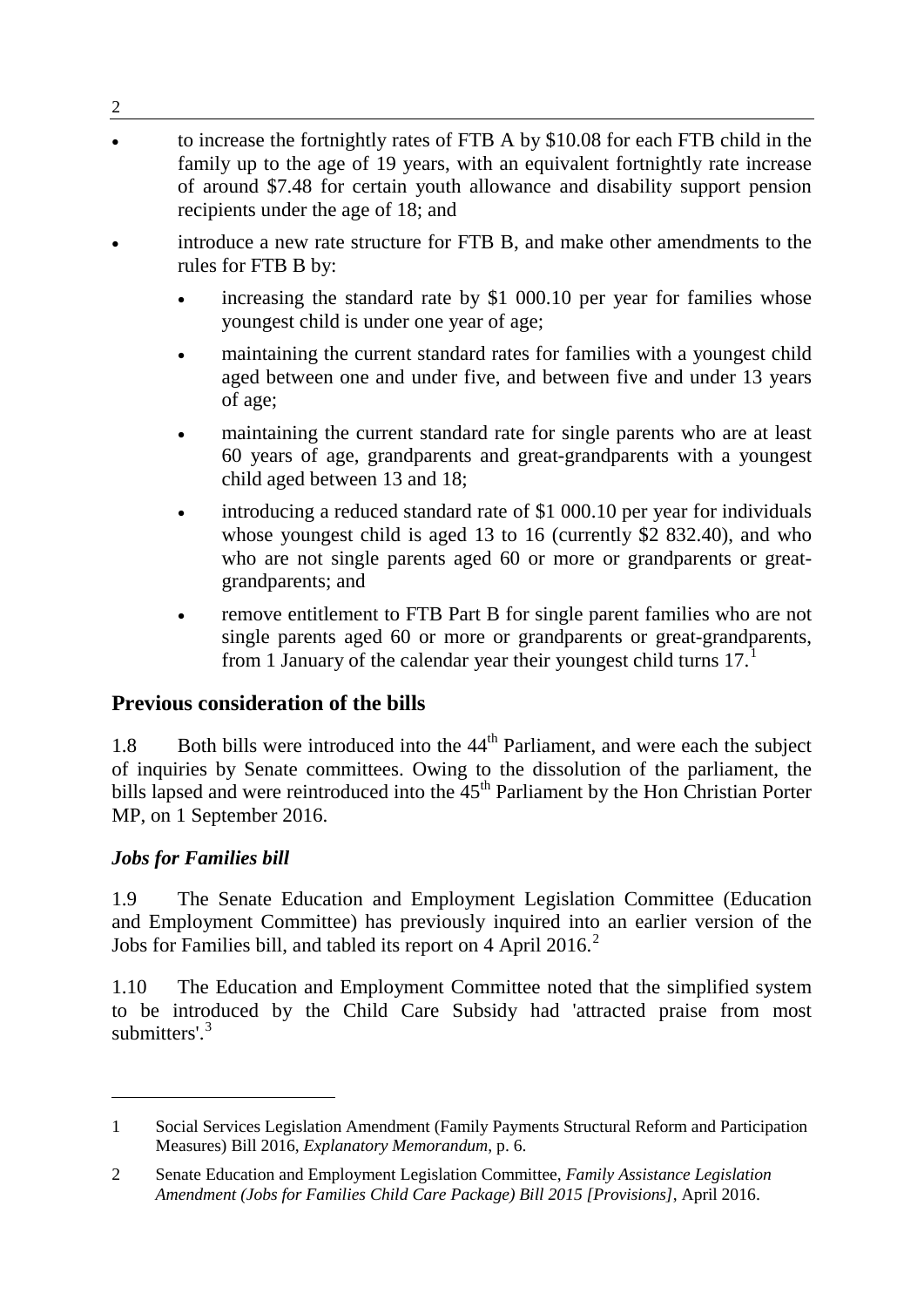1.11 However, the Education and Employment Committee also noted that 'other elements of the bill drew criticism and concerns from many submitters', including the activity test provision.<sup>[4](#page-2-0)</sup>

1.12 The Education and Employment Committee concluded that the emphasis of the bill is to provide a greater subsidy rate to families earning the least and more hours of subsidy to families who work the most:

This approach, the committee believes, is in line with community expectations, whereby subsidies and assistance are targeted at those whom they will most benefit and reducing the subsidisation of those with the means to pay a greater proportion of the costs themselves.<sup>[5](#page-2-1)</sup>

1.13 The Education and Employment Committee conducted a public hearing in March 2016, and heard from representatives of Early Childhood Australia, The Parenthood, Secretariat of National Aboriginal and Islander Child Care and the Department of Education and Training.

1.14 The committee recommended that the Senate pass the bill.

#### *Social Services bill*

-

1.15 The Senate Community Affairs Legislation Committee (Community Affairs committee) has previously inquired into an earlier version of the Social Services bill, and tabled its report on 1 March 201[6](#page-2-2).<sup>6</sup>

1.16 In its report, the Community Affairs Committee noted that:

Most submitters and witnesses supported reforms to the FTB payments system to ensure it is simpler, fairer and better targeted, and supported the rate increases for certain cohorts. However, submitters and witnesses generally opposed the proposed reduced payment rate for certain families and expressed concerns about the following issues:

Impacts on low income families and vulnerable families, such as single parents and families of children with disability;

The costs of raising children increase with children's age, while the measures propose a corresponding reduction in payments.

<sup>3</sup> Senate Education and Employment Legislation Committee, *Family Assistance Legislation Amendment (Jobs for Families Child Care Package) Bill 2015 [Provisions]*, April 2016, p. 9.

<span id="page-2-0"></span><sup>4</sup> Senate Education and Employment Legislation Committee, *Family Assistance Legislation Amendment (Jobs for Families Child Care Package) Bill 2015 [Provisions]*, April 2016, p. 9.

<span id="page-2-1"></span><sup>5</sup> Senate Education and Employment Legislation Committee, *Family Assistance Legislation Amendment (Jobs for Families Child Care Package) Bill 2015 [Provisions]*, April 2016, p. 23.

<span id="page-2-2"></span><sup>6</sup> Senate Community Affairs Legislation Committee, *Social Services Legislation Amendment (Family Payments Structural Reform and Participation Measures) Bill (No. 2) 2015*, 1 March 2016.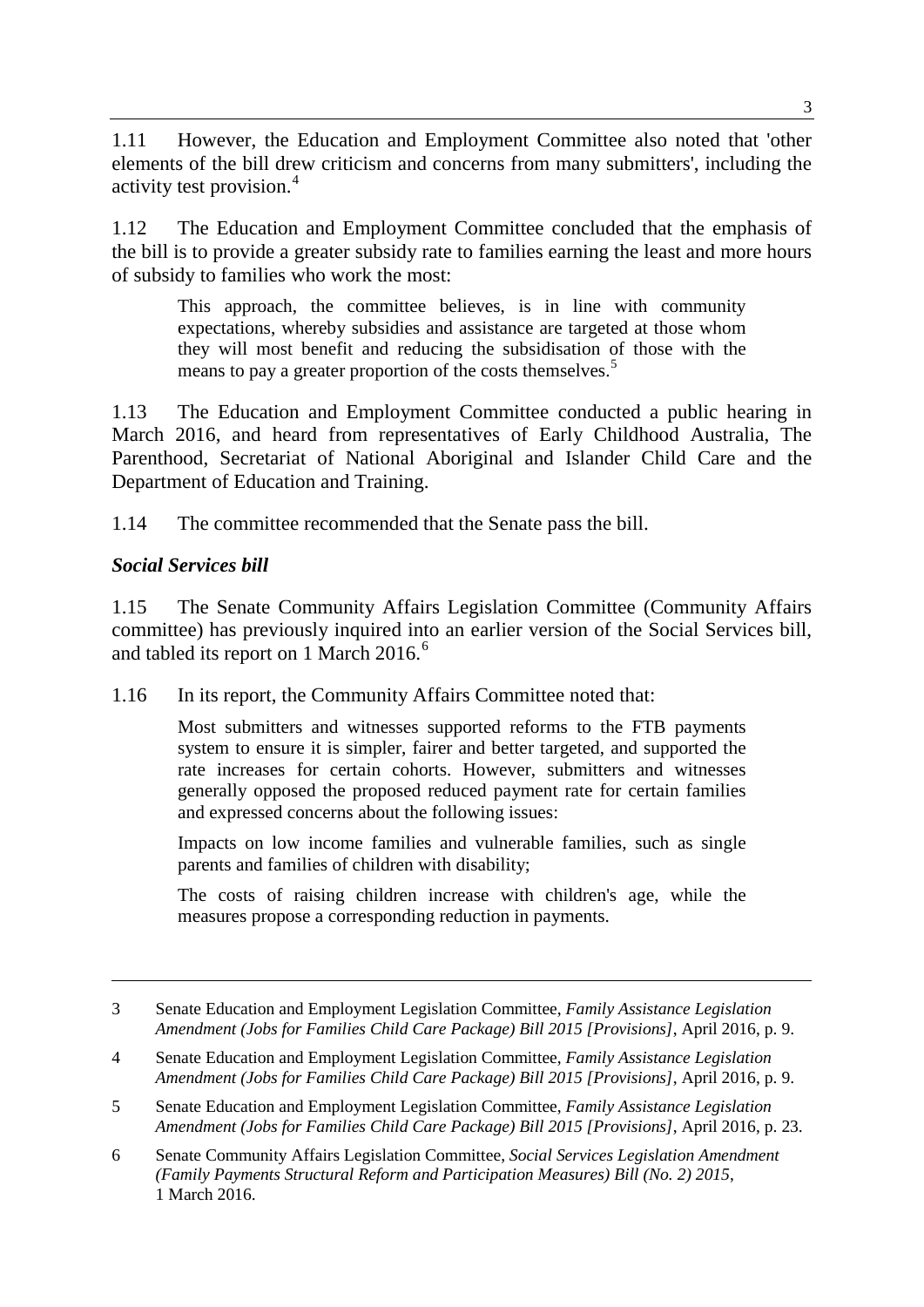The proposed increases do not compensate for the loss of supplements.

The proposed amendments do not appropriately encourage greater workforce participation.

IT and payroll system upgrades may not address end of year FTB debts.<sup>[7](#page-3-0)</sup>

1.17 The Community Affairs Committee conducted a public hearing in February 2016, and heard from the Australian Council of Social Service, The Parenthood, UnitingCare Australia, National Council of Single Mothers and their Children, Australian Catholic Council for Employment Relations, Catholic Social Services Australia, CatholicCare Melbourne & Gippsland, National Welfare Rights Network, Grandparents Australia, National Council of Women of Australia, Children with Disability Australia and the Department of Social Services.

1.18 The committee recommended that the Senate pass the bills.

## *Scrutiny of Bills Committee*

1.19 The Senate Committee on the Scrutiny of Bills (Scrutiny of Bills Committee) drew attention to certain provisions of the Jobs for Families bill 2015, including:

- review rights;
- delegation of legislative power—Henry VIII clause; and
- trespass on personal rights and liberties—strict liability;

1.20 The Scrutiny of Bills Committee sought responses from Senator the Hon Simon Birmingham, Minister for Education and Training, and published those responses in its Fifth Report of 2016.<sup>[8](#page-3-1)</sup>

## **Changes in the 2016 bills**

## *Jobs for Families bill*

-

1.21 Changes to the Jobs for Families bill relate to the dates of commencement of particular schedules, taking into account the prorogation and subsequent reintroduction of the bill. The Department of Education and Training set out the changes in their submission. The majority of the changes relate to correcting 'drafting errors and to give effect to policy intent', including:

a new rule making power that will enable the Minister to determine circumstances in which children over the age of 13 and/or are attending secondary school may be eligible for the child care subsidy;

<span id="page-3-0"></span><sup>7</sup> Senate Community Affairs Legislation Committee, *Social Services Legislation Amendment (Family Payments Structural Reform and Participation Measures) Bill (No.2) 2015 [Provisions]*, March 2016, p. 8.

<span id="page-3-1"></span><sup>8</sup> Senate Standing Committee on the Scrutiny of Bills, *Fifth Report of 2016*, 3 May 2016.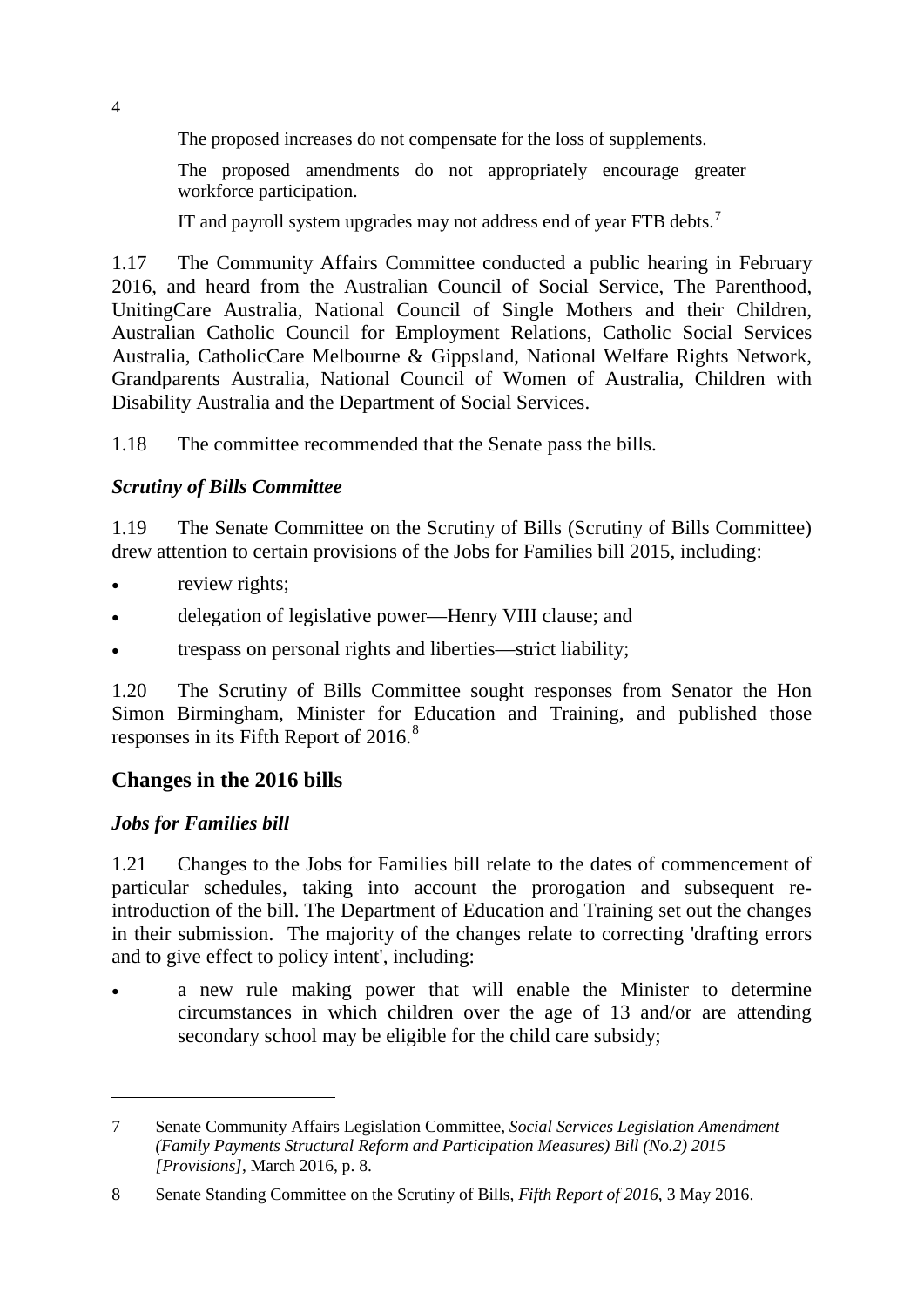- the removal of potential unintended consequences in relation to the way that services calculate attendances when issuing a certificate in relation to a child;
- the expansion of the Secretary's power to make case by case decisions about an individual's Activity Test Result; and
- correction of an omission from the 2015 iteration of the bill that would have left the Secretary's decisions in relation to grant funding open to review.

#### *Social Services bill*

1.22 Changes to the Social Services bill relate to the commencement date for Schedule 2 of the bill, which has been changed from 1 July 2016 to 1 July 2017.

#### **Human rights implications**

1.23 The Explanatory Memorandum asserts that the Jobs for Families bill is compatible with the human rights and freedoms recognised or declared in the international instruments listed in section 3 of the *Human Rights (Parliamentary Scrutiny) Act 2011*. [9](#page-4-0)

1.24 In relation to Human Rights obligations, the Explanatory Memorandum for the Jobs for Families bill notes:

The current system is complex and difficult for families to navigate. It is inflexible and does not effectively meet families' workforce participation needs. Measures in the Bill are compatible with and advance human rights under the ICCPR, the CEDAW, the CRC and the ICESCR which will ultimately enable parents who wish to work, or to work more, by providing a simpler, more affordable, more flexible and more accessible child care system. As described above, to the extent that the proposed Bill may limit some rights, those limitations are reasonable, necessary and proportionate.<sup>[10](#page-4-1)</sup>

1.25 The Explanatory Memorandum asserts that the Social Services bill is compatible with the human rights and freedoms recognised or declared in the international instruments listed in section 3 of the Human Rights (Parliamentary Scrutiny) Act  $2011$  $2011$ .<sup>11</sup>

#### **Financial impact**

-

1.26 The measures in the Jobs for Families bill form part of the Government's investment of approximately \$40 billion in child care support over the forward

<span id="page-4-0"></span><sup>9</sup> Family Assistance Legislation Amendment (Jobs For Families Child Care Package) Bill 2016, *Explanatory Memorandum*, p. 6.

<span id="page-4-1"></span><sup>10</sup> Family Assistance Legislation Amendment (Jobs For Families Child Care Package) Bill 2016, *Explanatory Memorandum*, p. 15.

<span id="page-4-2"></span><sup>11</sup> Social Services Legislation Amendment (Family Payments Structural Reform and Participation Measures) Bill 2016, *Explanatory Memorandum*.